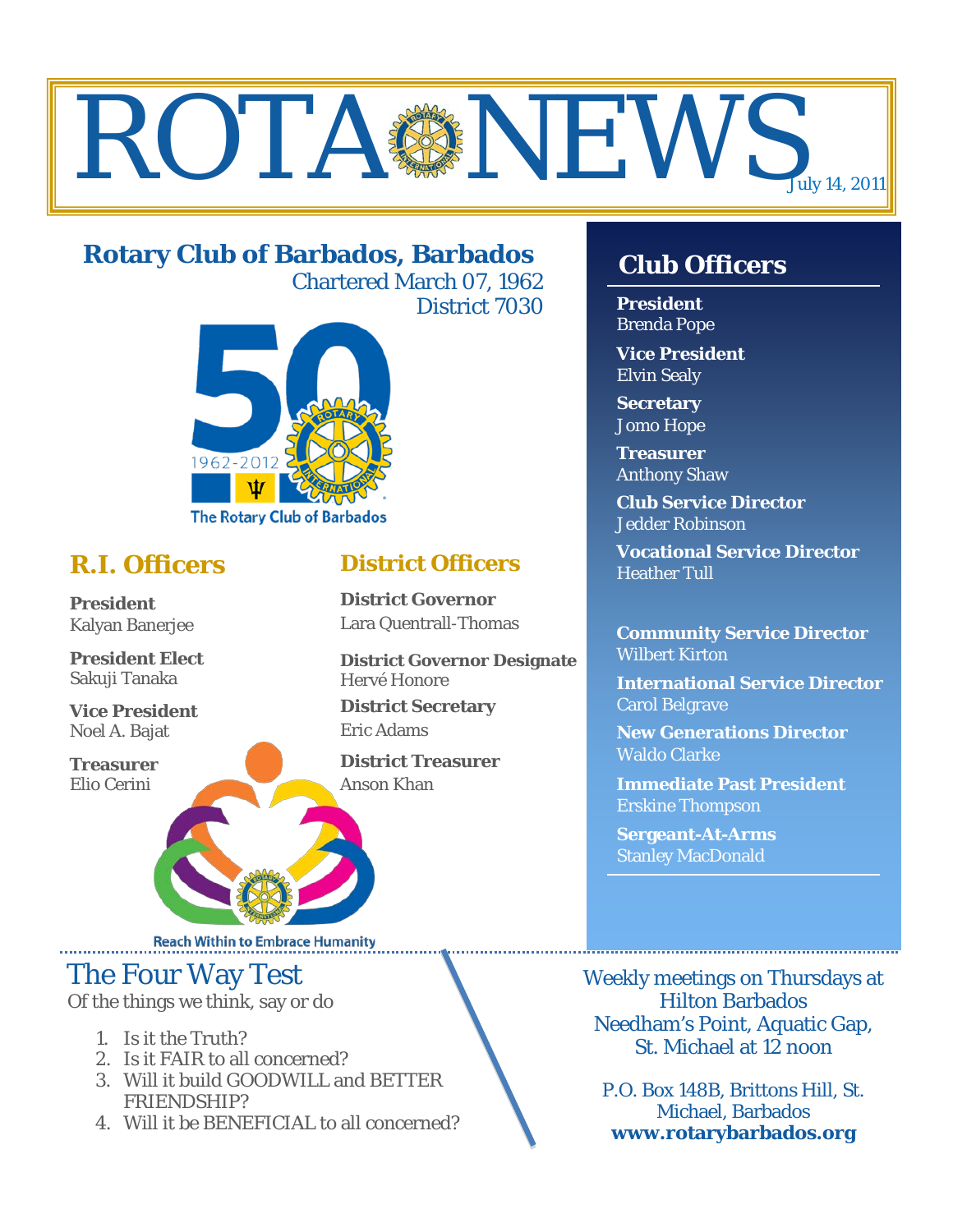### **President's Message**



Fellow Rotarians, I am honoured that you have given me the opportunity to lead the club in such a historic year as this - our  $50<sup>th</sup>$  year of existence. I hope that by my actions and deeds I will live up to the examples set by the distinguished roll of past presidents who have served this Club before me.

As I said in my installation address, the tenets around which I plan to conduct my programme of activities in this our 50th year are based on the things that RI itself suggests are the ingredients which are key to being a successful Rotary Club namely:

- Sustaining and increasing our membership
- Conducting successful Community Service Projects
- Supporting the Rotary Foundation and its programmes
- Developing leaders at club level and beyond.

In doing the above I will specifically reach out to the "hidden weapon" of Rotary – namely the partners in service.

Over the course of the next few weeks the board and I will be sharing our activities and plans for the year including my President's project. Most importantly, I hope to inspire us all to live the words of the theme from Rotary International President Kalyan Banerjee, as we "Reach within to embrace humanity" at all levels ...

- ... internationally by donating to RI for use in its programmes including Polio Plus thereby allowing us to meet the Bill Gates Challenge and finally eradicate polio from our planet;
- ... regionally -. by supporting DG Lara's vision around family, the environment, continuity and the foundation;
- ... locally by supporting and participating fully in the numerous activities planned to celebrate our 50th anniversary milestone, thereby allowing us to provide even greater benefits to our Barbadian society;
- ... personally by recommitting to live according to the central philosophy which inspired us to join Rotary in the first place, namely ... "Service above Self".

Rotarians, let us remember, the Greek proverb:

**'A civilization flourishes when people plant trees under which they will never sit'**.

- Let us plant the trees! Both literally and figuratively.

YIR

### *Brenda Pope*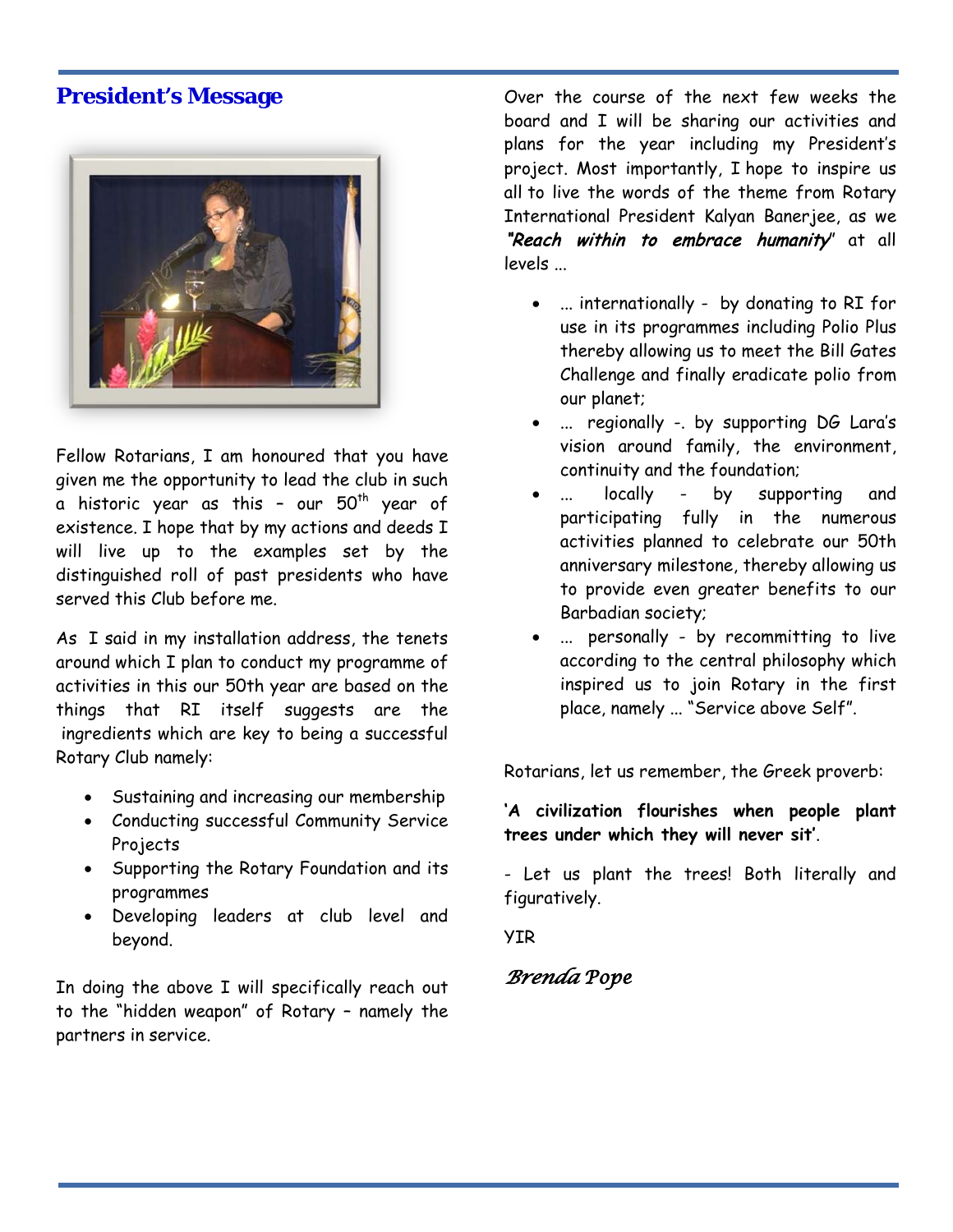### **Rotary International President**



#### **My dear brothers and sisters in Rotary!**

All of us in Rotary are looking to change the world – why else would we be Rotarians? We believe that our world can be happier, healthier, and more peaceful, and that we can create that better world through our service.

In 2011-12, I will ask Rotarians to *Reach Within to Embrace Humanity*. I will ask you to search first within yourselves, to understand that all of us, everywhere, have the same dreams, the same hopes, the same aspirations, and similar dilemmas. When we understand, and truly feel, that others' needs are the same as our own, we begin to understand how important our work is. In the year ahead, we will have three emphases in our Rotary service.

Our first emphasis in this Rotary year will be the family. The family and the home are

at the core of all our work – all our service begins here. And through the family, we approach all of our community and indeed, all of humanity, as an extended family, in which all members care for each other. In times of joy and in times of need, no one is ever alone.

Our second emphasis will be continuity – finding the things we do well and taking them to the next level. We must build on our successes, expand on them, and strive to do even more. Of course, our greatest obligation is to PolioPlus, where success is now so close.

And our third emphasis will be change. We must understand that true change can only begin with each of us, and start within us. We cannot share peace with others if we do not have it to give. We cannot look after the whole world without first looking after those closest to us: our families, our clubs, and our communities.

Mohandas K. Gandhi said, "You must be the change you wish to see in the world." In Rotary, we endeavor to live ethically and honestly, to share friendship and fellowship, to see equal worth in every human being. We are not interested in the lowest common denominator, for Rotary is anything but common. Instead, we work to elevate ourselves, elevate others, and thereby embrace the world.

Together, we will *Reach Within to Embrace Humanity*. And in peace, harmony, and friendship, we will bring change – and a more joyful world.

#### *Kalyan Banerjee* **President, Rotary International**

#### **Meet Our New District Governor Lara Quentrall-Thomas**



Lara Quentrall-Thomas is the founder and CEO of **Regency Recruitment Limited**. In addition to recruitment and HR, she facilitates training workshops and lectures on career, interview and resume preparation. A frequent media guest, Lara is regularly called on to speak about employment related issues.

Her education includes an MBA from Henley School of Management and degree in Business and Tourism Management from the University of the West of England.

She has held many Rotary positions including Club President, GSE Team Leader and District Rotaract Chair. DG Lara is also a major contributor to The Rotary Foundation.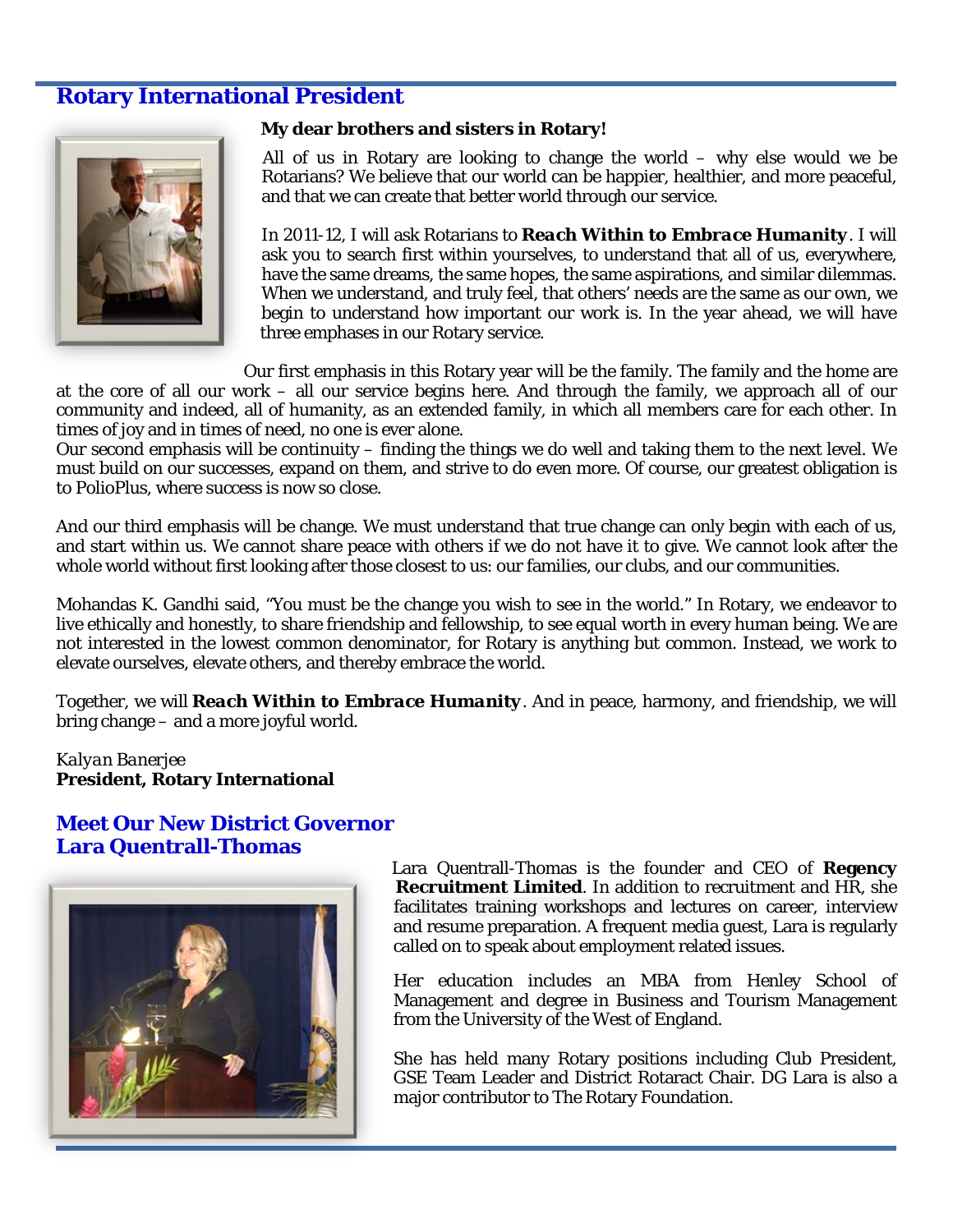# **Annual Dinner 49th Installation of Officers Ceremony**





*PDG David and Rotarian Waldo Gazing on Rotarian Joe capturing the moment*



*Rotarian Paul and Partner in Service Rotarian Jomo and partner in service*







PP Algie proposing a toast **PP Algie proposing a toast** PP Bobbie taking in the proceedings

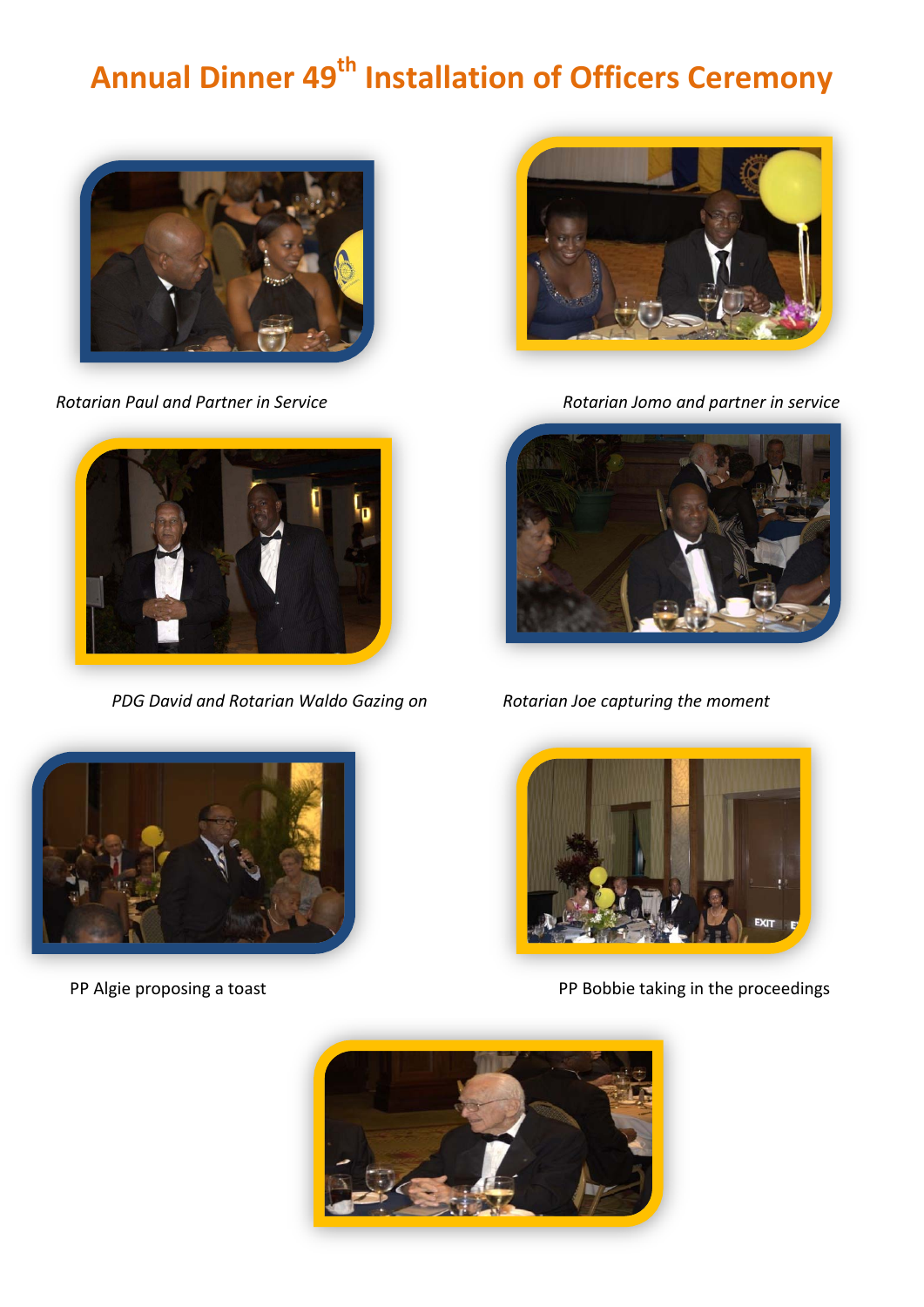





President Brenda's Family **Partner in Service Donna looking delightful** PP Andrew Bynoe being very attentive







Rotarian Sophie having a laugh Taking a look at the Programme



President Brenda receiving her pin from DG Lara Rotarian Heather receiving her Award





PP Erskine receiving his pin **Rotarian Willie receiving his pin** Secretary Jomo receiving his pin



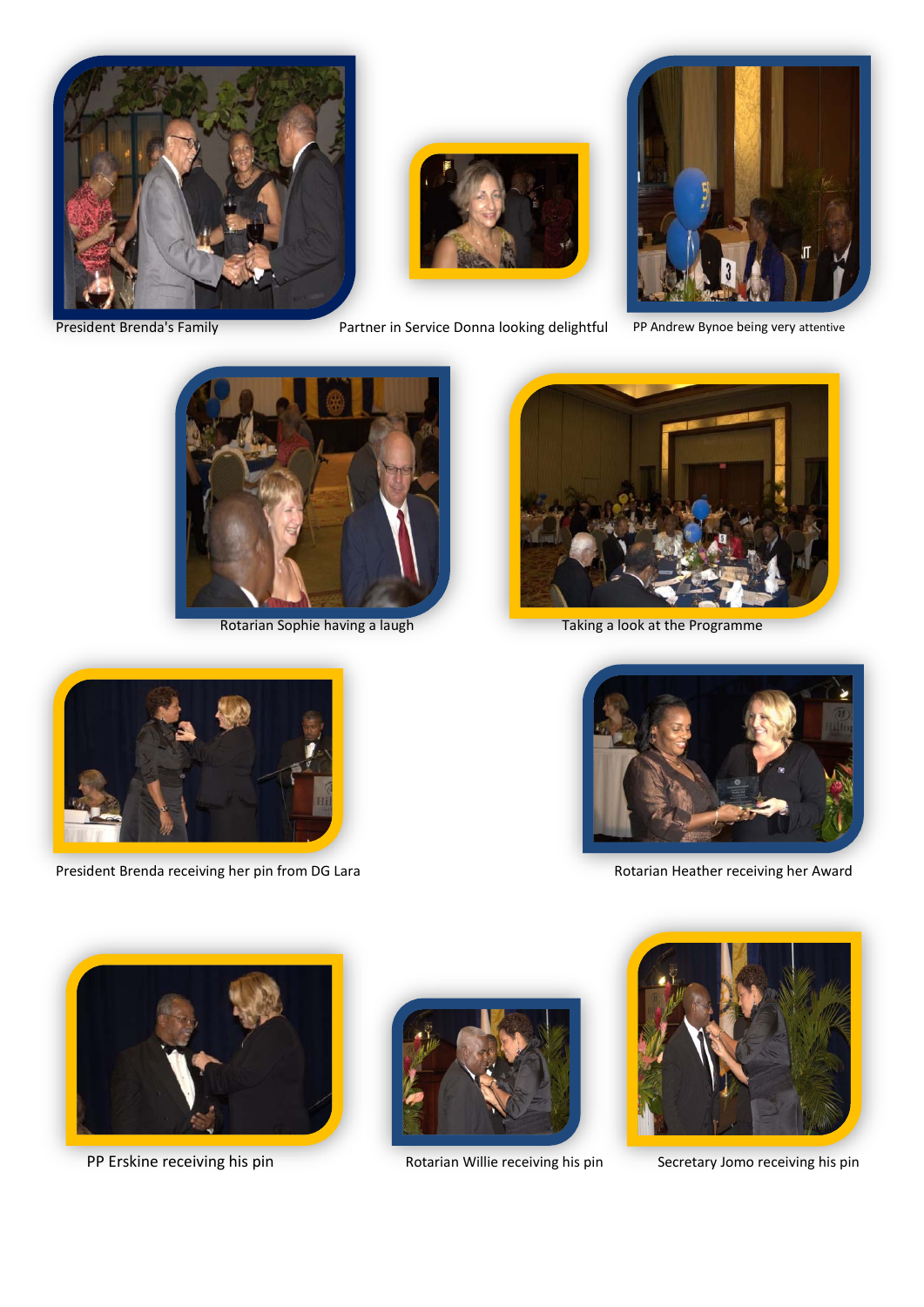# **Rotary Club of Barbados Committees – 2011/2012**

#### **Club Service Committee: Director – Jedder Robinson Deputy Director – Shawn Franklin**

#### *Attendance Subcommittee:*

**Paul Ashby** Roy Smith Clifford Clarke

Tony Williams

#### *Club Bulletin Subcommittee:*

**Kim Tudor** Lionel Moe Sanjay Amin Michael Browne Adrian Sealy Sophie Richer Algie Leacock

#### *Fellowship Subcommittee:*

**Jerome Ishmael** Sanjay Amin Shawn Franklin Ron Davis John Mackenzie Nicholas Waithe O'Reilly Lewis John Cabral Orville Durant Trevor Fields Marie Theodore

#### *Rotary Information and Classification Subcommittee:*

**Lionel Moe**  David Edwards Erskine Thompson Bill Highton Tony Watkins Elvin Sealy Heather Tull

#### **Guest Speakers & Classification Talks Subcommittee:**

**Sophie Richer** Stanley MacDonald Andrew Mallalieu Anthony Shaw Vic Fernandes John Mayers Peter Williams

#### *Public Relations Subcommittee:*

**Angela Carter** Vic Fernandes Lars Soderstrom Tony Reece Steve Brathwaite John Grace

#### *Fund Raising Subcommittee:*

**Tony Williams**  Brenda Pope Ron Davis Berkeley Blades Norman Barrow Andrew Mallalieu Andrew Bynoe David Edwards Jerry Ishmael Vic Fernandes Adrian Sealy Ronald Williams Algernon Leacock John Cabral Allan Cruikshank William Tomlin Peter Hermant Ex officio (board)

#### *Website Maintenance & Information Subcommittee:*

**Steve Cozier** Brian Cole Robin Ford Marie Theodore Donald Austin Alex McDonald Neil Owen

*Sergeant-at-Arms Subcommittee:* **Stanley MacDonald** Alex MacDonald Joel McCarthy

#### **Vocational Service Committee: Director - Heather Tull Deputy Director – O'Reilly Lewis**

#### *Vocational Subcommittee:*

**Scott Oran** Nicholas Waithe O'Reilly Lewis Anthony Shaw Algie Leacock Peter Williams Paul Ashby Tony Reece Steve Brathwaite Randall Goddard John Mayers Phillip Sattaur

#### *Community Service Committee:*

**Director - Wilbert Kirton Deputy Director – Elvin Sealy**

#### *Children's Homes Subcommittee:*

**Shawn Franklin** Ronald Williams Joel Brathwaite Berkeley Blades Donna King-Brathwaite Clifford Clarke Jerry Ishmael Dwight Sutherland Trevor Fields Marie Theodore Freddy Hart David Walker

#### *Drug Awareness Subcommittee:*

**Adrian Sealy** Ronald Ramsay Trevor Whitehall John Grace Philip Saunders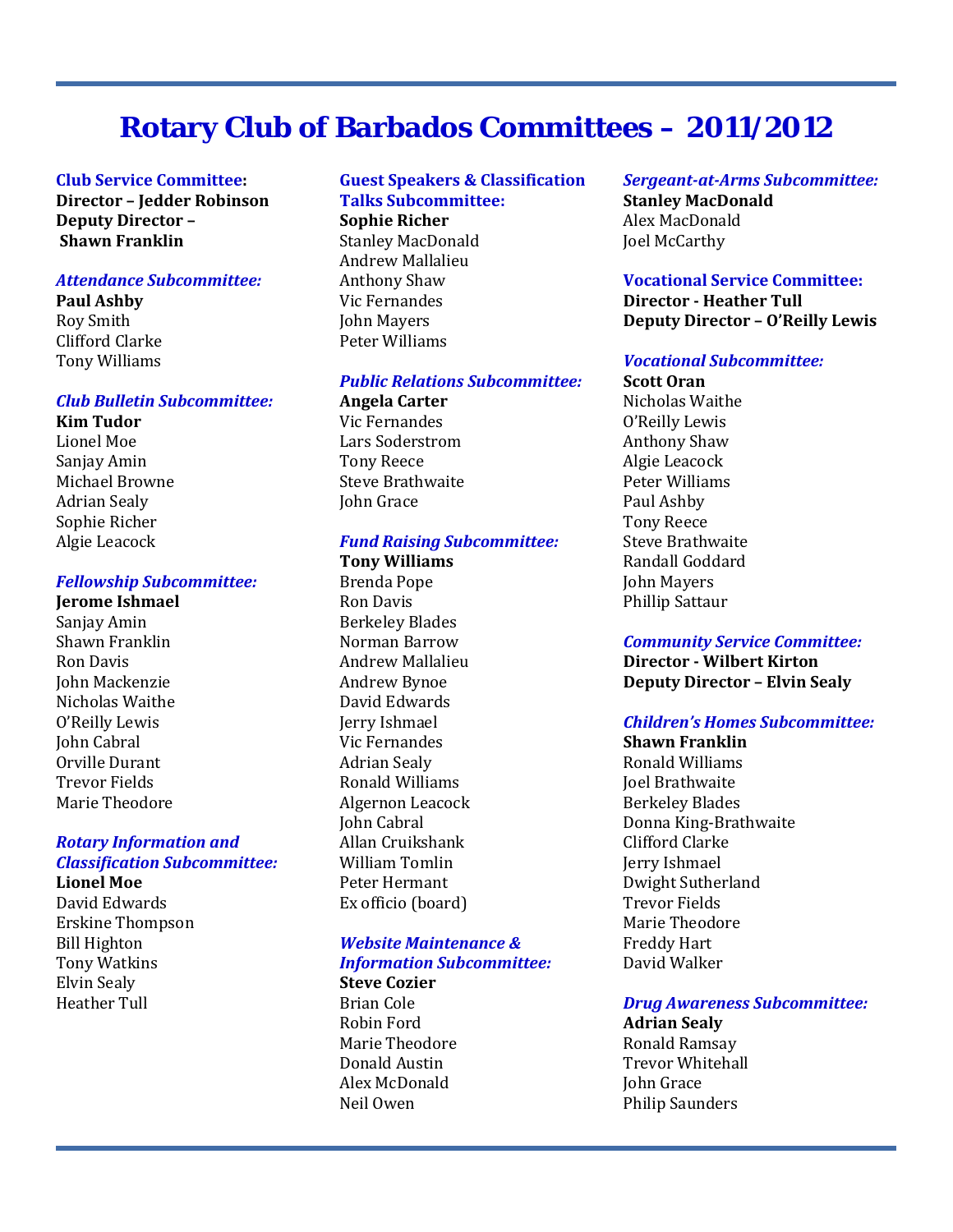Peter Williams Joel Brathwaite Norman Barrow Patrick Hinds William Tomlin Carol Belgrave Ron Davis

#### *Donations/Investigation Subcommittee:*

**Joseph Johnson**  Curtis Goodridge Ronald Ramsay Jedder Robinson David Edwards Ronnie Carter Neville Smith Paul Lashley

#### *Environment Subcommittee:*

#### **John Mackenzie**

Donna King-Brathwaite Dwight Sutherland Tony Reece Adrian Sealy Ronald Williams Joel Brathwaite Trevor Whitehall Berkeley Blades Lars Soderstrom David Walker

#### *Challenged/Senior Citizens Subcommittee:*

**Donna King-Brathwaite** Peter Williams Horace King Jedder Robinson Dwight Sutherland John Grace Orville Durant Brian Cole Kim Tudor Donald Austin Richard Blanchette Trevor Carmichael Randall Goddard

#### *Safety & CPR Subcommittee:*

**Clifford Clarke**  Erskine Thompson Adrian Sealy Horace King Paul Lashley

#### *New Generations Committee:*

**Director - Waldo Clarke Deputy Director – Stanley MacDonald**

#### *Rotaract Subcommittee:*

**Paul Ashby** John Mackenzie Shawn Franklin Elvin Sealy Nicholas Waithe O'Reilly Lewis Erskine Thompson

#### *Interact Subcommittee:*

**Marie Theodore**  Michael Browne Ronald Williams Stanley MacDonald Carol Belgrave Tony Williams

#### *RYLA/MUNA Subcommittee:*

**Roger Smith** Scott Oran Erskine Thompson Joel McCarthy

#### *International Service Committee:*

**Deputy Director –Michael Browne**

**Director - Carol Belgrave**

### *International Service*

*Subcommittee:* **Carol Belgrave** Algernon Leacock Joseph Johnson Robin Ford Tony Reece O'Reilly Lewis

Orville Durant Peter Hermant Andrew Bynoe Wilbert Kirton

#### *Rotary Foundation Subcommittee:*

**Grenville Phillips** David Edwards Tony Watkins Kim Tudor Roy Smith Roger Smith

Trevor Carmichael

# **Other Committees**

#### *History & Archives Subcommittee:*

**Tony Watkins**  Berkeley Blades Nicholas Waithe Richard Blanchette Neil Owen Paul Foster

#### *Rotary Trust for Community Projects Subcommittee:*

**Brenda Pope**  Tony Williams Erskine Thompson Grenville Phillips Anthony Shaw Chief Welfare Officer

#### *50th Anniversary Subcommittee:*

**Bobby Morris**  Sophie Richer Erskine Thompson Orville Durant David Edwards Jerome Ishmael Tony Watkins John Cabral Heather Tull Nicholas Waithe Ex officio (all other directors)